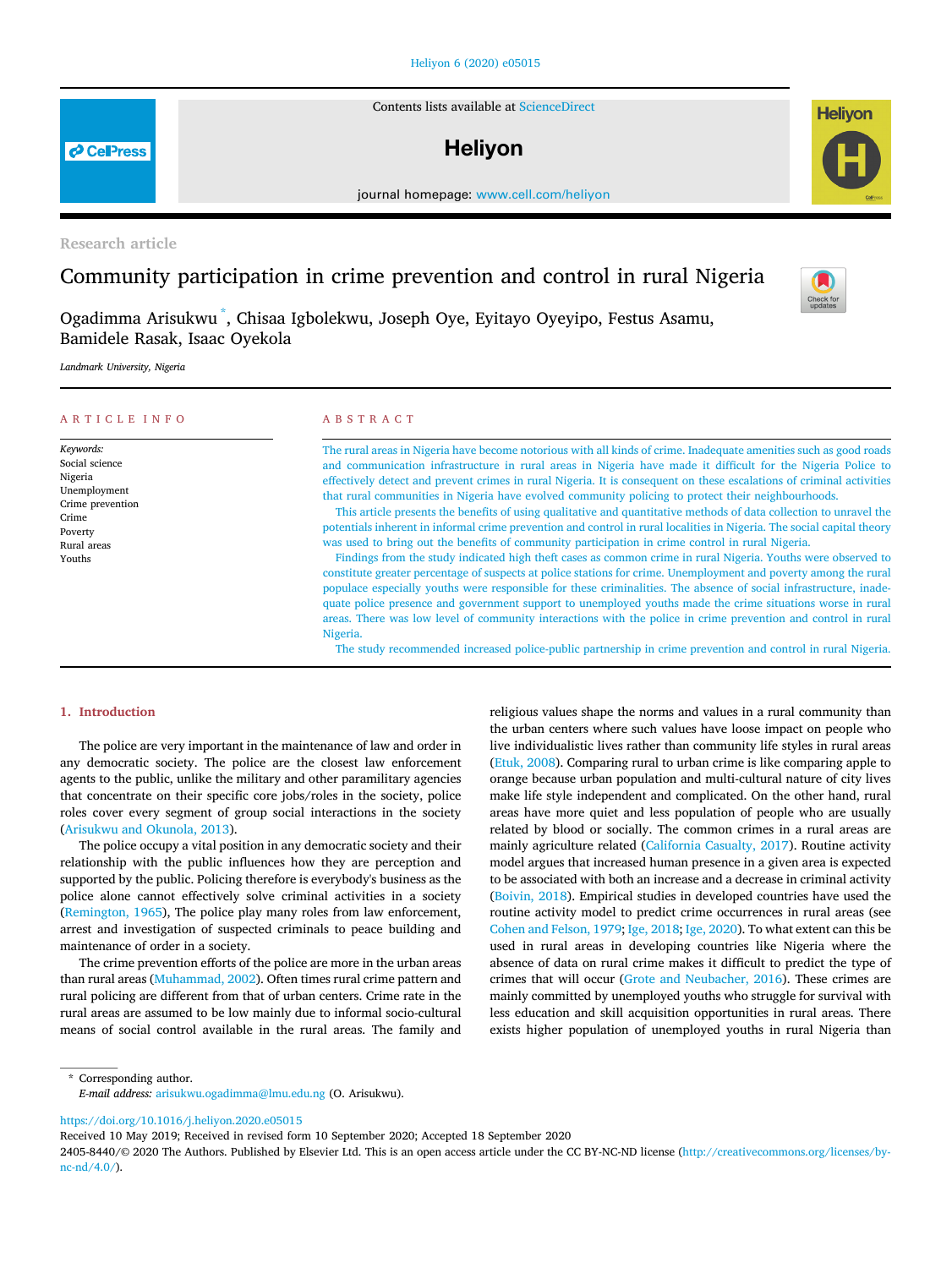urban areas [\(Iwayemi, 2013](#page-6-10); [Asaleye et al., 2018](#page-6-11)). Data from International victim survey suggests that crime is higher in developing countries than in developed countries [Grote and Neubacher \(2016\)](#page-6-9). Rural areas in developing countries are usually characterized by poverty and food insecurity, [Grote and Neubacher \(2016\).](#page-6-9) The level of poverty is exacerbated by corruption and bad governance. Failure of government to provide adequate security attracts criminals who exploit the poor infrastructure to terrorize innocent rural dwellers. However, according to [Ceccato \(2016\)](#page-6-12), crime generally tends to be low in rural areas than urban areas of developed countries like United States of America (USA), United Kingdom (UK), and Sweden than urban areas.

The neglect inherent in the rural areas has made it a safe haven for all kinds of crime and criminality developing countries like Nigeria. Crime in rural areas prevents social cohesion and affects sustainable development negatively ([Grote and Neubacher, 2016\)](#page-6-9). Hoodlums now use rural areas as their operational base from which they carry out their heinous activities. There is a profound lack of police presence in the rural areas than the urban centers (Lindström,  $2015$ ). Youth unemployment, poverty, hunger, poor health and living conditions and ethno-religious challenges are responsible for violence and disenchantment within the rural areas [\(Arisukwu, 2017](#page-6-14); [Arisukwu et al., 2019,](#page-6-15) [2020;](#page-6-16) [Asaju et al.,](#page-6-17) [2014\)](#page-6-17). According to [National Bureau of Statistics, \(2017a,](#page-6-18) [b\)](#page-6-19), "the labour statistics report of Nigeria in  $4<sup>th</sup>$  quarter 2017 has shown that there is 7.9 million Nigerian youths aged 15–34 that are currently unemployed". These youths are vulnerable and lack the capacity and skills to sustainably engage in or finance any entrepreneurial venture [\(Asaleye et al.,](#page-6-11) [2018\)](#page-6-11). Also, poverty and lack of education is equally implicated in high rate of unintended pregnancies among teenage girls in rural Nigeria ([Arisukwu et al., 2019\)](#page-6-15). This unplanned population in the hands of families that cannot provide their basic needs will exacerbate the crime situation in the community. It is important to note that trans-border trading and poorly regulated borders by security agents constitute a se-curity challenge among border communities ([Williams](#page-6-20) & [Bal](#page-6-20)áž[,2002;](#page-6-20) [Williams et al., 2001](#page-6-21); [Ryzhova and Ioffe, 2009;](#page-6-22) [Strutt et al., 2008](#page-6-23)).

Despite all these negligence by the government, the rural areas in Nigeria are made up of people with relative homogeneity in general way of life. This abundant human resource could be utilized by the police in the general policing of the communities. According to [Bowden \(2017\),](#page-6-24) the local people have a vital role to play in governing or managing security beyond the criminal justice system. The members of the community need to show interest in what goes on in their environment. Suspicious and out of the ordinary activities must be noted and reported promptly to law enforcement agents. In addition members of the community as stake holders in crime prevention can form neighborhood watch, vigilante and community policing operations to proactively pre-vent crime in their community ([Joski, 2017;](#page-6-25) [Arisukwu](#page-6-0) & [Okunola, 2013;](#page-6-0) [Bairagi and Kakaty, 2016](#page-6-26); [Bullock, 2017\)](#page-6-27).

Community participation in crime prevention and control has become necessary as the police lack the manpower and resources to effectively police the rural areas of Nigeria alone. It is therefore imperative to involve the community members who own and understand their environment better in the overall policing of rural communities in Nigeria ([Arisukwu](#page-6-0) & [Okunola, 2013](#page-6-0)). According to [Grace et al. \(2019\),](#page-6-28) Western states now favour collaborative policing for better crime management.

Globally, it is people that drive development initiatives, and popular participation has become the order of the day. Community participation in crime prevention in rural Nigeria will ensure that security issues become everybody's business.

## 2. Objectives of the study

The general objective of this study is to examine community participation in crime prevention and control in rural Nigeria. The specific objectives are:

To examine the crime challenges common in rural Nigeria.

To identify crime prevention efforts and strategies by community members and police in rural Nigeria.

To explore ways of enhancing community participation and engagement in crime prevention and control in rural Nigeria through community policing style.

## 3. Brief literature review

## 3.1. Emergence of community policing

Community policing emerged out of public distrust and reactions to the inability of the police to protect them and the disconnection between the public and the police in the community. According to [Takagi et al.](#page-6-29) [\(2016\)](#page-6-29), the participation of community members (tied with common values and social bonds or friendship ties) has positive effect on crime prevention and control. The over reliance on the traditional (professional) policing style neglected the contributions of members of the community in crime prevention and problem solving. It made policing to be reactionary without effective engagement of the public to proactively prevent crime and solve problems. The main focus of community policing is problem-solving and community engagement through partnership in crime prevention ([Cordner, 1998](#page-6-30)). According to [Kelling and Moore](#page-6-31) [\(1988\)](#page-6-31), and [Lee et al. \(2019\);](#page-6-32) for policing style to be recognized as community policing, there has to be included some type of consultation or collaboration between the police and local citizens for the purpose of defining, prioritizing, and/or solving problems. According to [Diarmaid](#page-6-33) [\(2018\)](#page-6-33), Police partnership with the public is the cornerstone of the contemporary policing. The people present a viable human resource if effectively mobilized for crime prevention and control. The challenge in Nigeria is that the police is a colonial creation, created mainly to enforce colonial laws and not necessarily to serve the security needs of the people. So right from inception, the police in Nigeria were not recruited and trained to serve the people. This deprivation of service to the people has been sustained through police maltreatment of the public in the stations or in the streets as suspects. The public are therefore apprehensive of partnering with the police in crime prevention and control. This growing mutual suspicion between the public and the police is the major challenge affecting community participation in crime prevention in rural Nigeria.

## 3.2. The focus of community policing

Community policing focuses on making the police and the public efficient partners in crime prevention and control in a community. It pays more attention to service to the people rather than mere law enforcement. It relies on decentralization of police organization, community engagement/collaboration, and problem solving to achieve its goals and focus on the community. Another challenge is satisfying the security priorities of members of the community as victims, suspected offenders, residents, visitors, indigenes, settlers and business owners [\(Kelling](#page-6-31) & [Moore, 1988\)](#page-6-31). According to [Moore and Recker \(2016\),](#page-6-34) informal means of social control prevents property crime more than violent crimes in a society. This is because violent crimes like rape occur in remote and isolated areas. Harmonizing the complex security concerns of members of the community with that of the police and government of the day is a huge challenge in Nigeria. For instance while [Walklate \(2018\)](#page-6-35) argues that violence against women is on the increase globally, women are often not represented adequately in any community platforms for crime prevention and control. In fact in Nigeria women are considered properties to be protected by men and are therefore not giving opportunity to participate in community policing operations. This exclusion of women who are major victims of rape and other domestic violence is a dis-service to the society. Also, it is important to note that that the quality of contacts the police have with the public in the community will affect their perception and willingness to engage with police in crime prevention and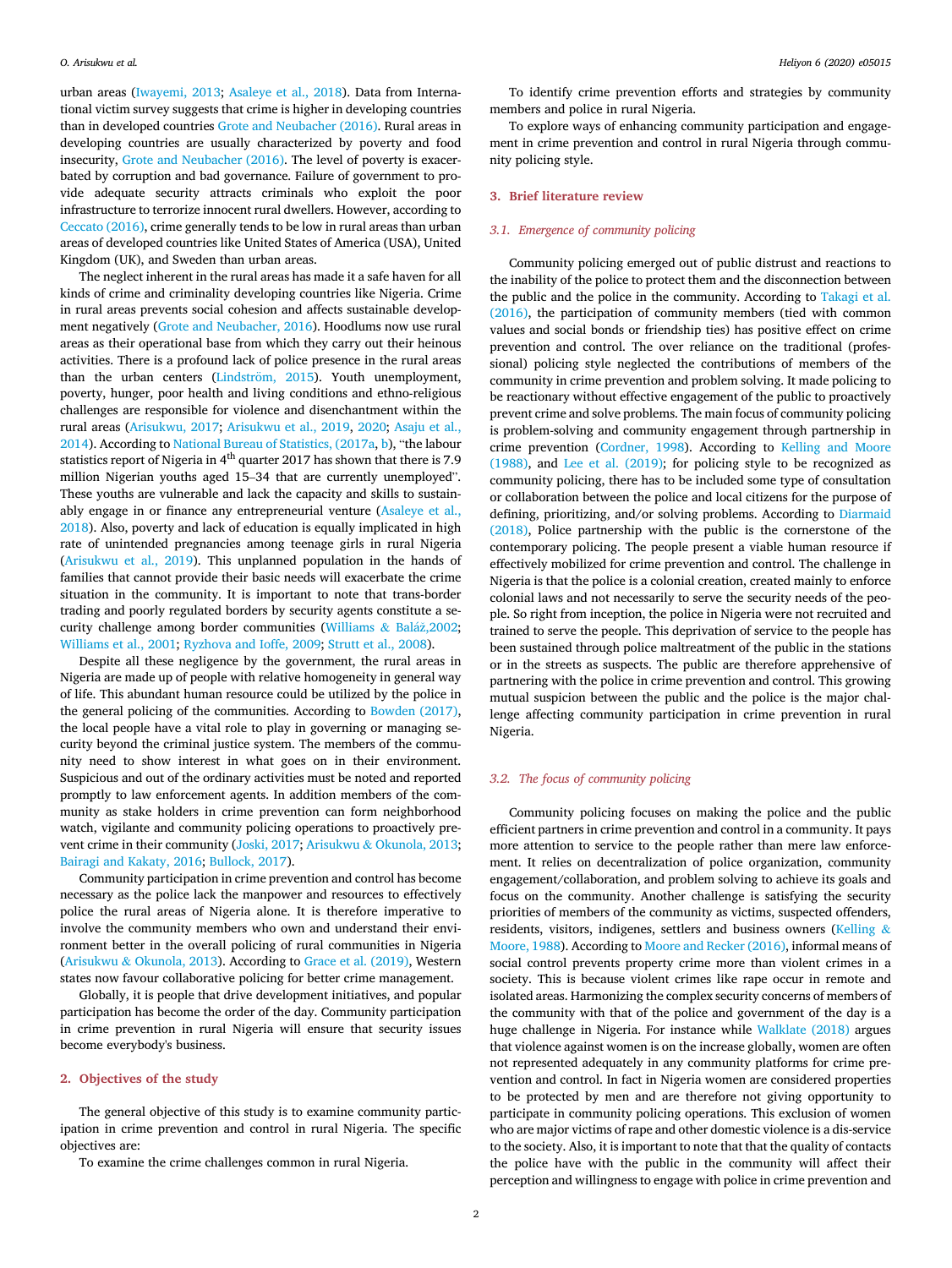O. Arisukwu et al. **Heliyon 6 (2020) e05015** Heliyon 6 (2020) e05015

control in the community [\(Brunson](#page-6-36) & [Weitzer, 2009](#page-6-36); [Kelling](#page-6-31) & [Moore,](#page-6-31) [1988;](#page-6-31) [Arisukwu](#page-6-0) & [Okunola, 2013](#page-6-0)).

## 3.3. Deployment and use of technology in community policing operations

The benefits of deployment of technology in every aspect of human endeavors cannot be over emphasized [\(Fruchterman, 2004](#page-6-37)). The combined efforts of man and machine will no doubt enhance policing in the society. The deployment of GPS, CCTV, and drones will facilitate fast and efficient monitoring and enforcement by the police. It will equally lead to effective mapping and geographical profiling of communities with the view to effectively policing them [\(Castells, 1998\)](#page-6-38).

However, it is imperative to note that technology cannot take away the advantage of social capital presented by members of the community in partnering with the police in crime prevention and control. Study has shown that when using social media, public sector agencies generally and police departments in particular primarily disseminate information about their organizations and their activities, but rarely offer opportunities for engagement or what is also known as dialogic communication [\(Williams](#page-6-39) [et al., 2018](#page-6-39)). Overdependence on technology will tilt towards the traditional or professional policing style that is reactionary and excludes input from community members. According to [Valdovinos et al. \(2016\),](#page-6-40) the use of drones can facilitate data collection, but may lead to more public distrust and negative perception of the police feeling that their privacy had been invaded by the police.

In Nigeria, CCTV and drones are mainly deployed in some urban centres by the government. The rural areas still lack some basic infrastructure like good roads and power that is required to sustain deployment of technology in crime prevention efforts. There is still a huge gap between the urban and rural areas in terms of ICT deployment and use ([Bur](#page-6-41)é[, 2006](#page-6-41)). At the moment in Nigeria, no rural area has the luxury of technology deployment in crime prevention. Even some urban centers are yet to have street lights and CCTV cameras. Therefore, general infrastructural development including but not limited to roads, hospitals, schools, CCTV cameras and drones are recommended to the government and private organizations to develop and enhance safety and security in rural areas in Nigeria without excluding community members who constitute the social capital in the prevention and control of crime.

## 4. Methodology

This study adopted survey research design in studying community participation in crime prevention and control in rural Nigeria. Ethical approval was obtained from Landmark University's Ethical Committee before commencement of the study. Informed consent was obtained from all participants. The study purposively selected two rural communities (Omu Aran and Ilofa) from Irepodun and Oke Ero local governments in Kwara state Nigeria, These communities share a number of things in common, they are both local council headquarters, they are neighboring communities sharing common boundary, with various quarters headed by the leaders of those quarters and above all being presided over by their kings who are the paramount rulers of the communities. They are agrarian communities with predominant subsistence agricultural practices. Their markets are the major pull factors that attract people from far and near to trade in mainly food items and other domestic consumables at home. The language spoken is Yoruba and English with a mixture of other ethnic languages in Nigeria such as Hausa, Nupe, Tiv and Igbo.

The population for this study was all drawn from the two rural communities of Omu-Aran and Ilofa, the study population comprises of persons who have stayed at least six months in the study areas. There are between eighteen and twenty-three compounds in Omu-Aran and five major areas in Ilofa. Data were collected from participants with the use of questionnaire in the two communities selected for the study, which are Omu-Aran, and Ilofa. This was selected using purposive sampling method to cut across and represent divers qualities of the demographics of the two communities. One hundred and ninety six questionnaires were

gotten back from both study area out of two hundred that was randomly distributed in selected areas.

The data collected were analyzed using descriptive and inferential statistics. Frequency count and percentage were used to analyze the demographic data and personal information of the respondents. Likert scale was developed and used to scale responses from respondents on the objectives of the study. All the analyses were done using SPSS 25 version.

The consent of religious, community leaders were sought before carrying out the exercise and so respondents were not coerced, they accepted to respond to the questionnaire, prior to the administration of the questionnaire the respondents were made to understand that they are free to discontinue with the study at will.

The outcome of the study will be made available to the communities, government at state and federal level to facilitate crime prevention and control The respondents were not coerced, and they were free to discontinue with the study at will. The views of the respondents were treated with confidentiality.

## 5. Data presentation/results

[Table 1](#page-2-0) show that there is high rate of crime in the study area as indicated by 34.2% of the respondents, while 29.6% said that crime rate was very high, only 8% accepted that crime rate was low. This implies that there is high rate of crime in the rural areas, hence the need for adequate government and community security intervention measures. The high crime rate in the study area are committed more by youths as observed in Police stations within the area. This result supports the argument that youths in rural Nigeria constituted the highest number of unemployed youths ([Iwayemi, 2013\)](#page-6-10).

The above [Table 2](#page-2-1) indicates that theft (76%) is the most common crime within the study area. This is followed by drug abuse. The list among the crimes committed in Kwara state is rape and adultery/fornication. These thefts are usually driven by hunger, poverty and want. Agricultural products are the common items stolen in rural areas as attested to by ([California Casualty, 2017\)](#page-6-4). This result is in line with the crime statistics of the [National Bureau of Statistics \(2017a,](#page-6-18) [b\)](#page-6-19) which stated that property crime was the highest reported crime in Nigeria.

[Table 3](#page-3-0) shows that slightly above half of the respondents (51%) have experienced crime attack recently, while 49% posited that they have not experienced any crime recently. This implies high rate of crime in the communities studied. This shows that crime incidence is high in rural communities, just that the pattern varies from crime committed in urban areas. The policing style in rural areas should be different from that of

<span id="page-2-0"></span>Table 1. Showing responses on the rate of crime in their community.

| Responses | Frequency | Percent |
|-----------|-----------|---------|
| Very high | 58        | 29.6    |
| High      | 67        | 34.2    |
| Average   | 49        | 25.0    |
| Low       | 16        | 8.2     |
| Very low  | 6         | 3.1     |
| Total     | 196       | 100     |
|           |           |         |

<span id="page-2-1"></span>Table 2. Showing responses on the most common crime in their locality.

| Responses            | Frequency | Percent |
|----------------------|-----------|---------|
| Theft                | 149       | 76.0    |
| Drug                 | 22        | 11.2    |
| Fight/Violence       | 13        | 6.6     |
| Adultery/Fornication | 6         | 3.1     |
| Rape                 | 6         | 3.1     |
| Total                | 196       | 100     |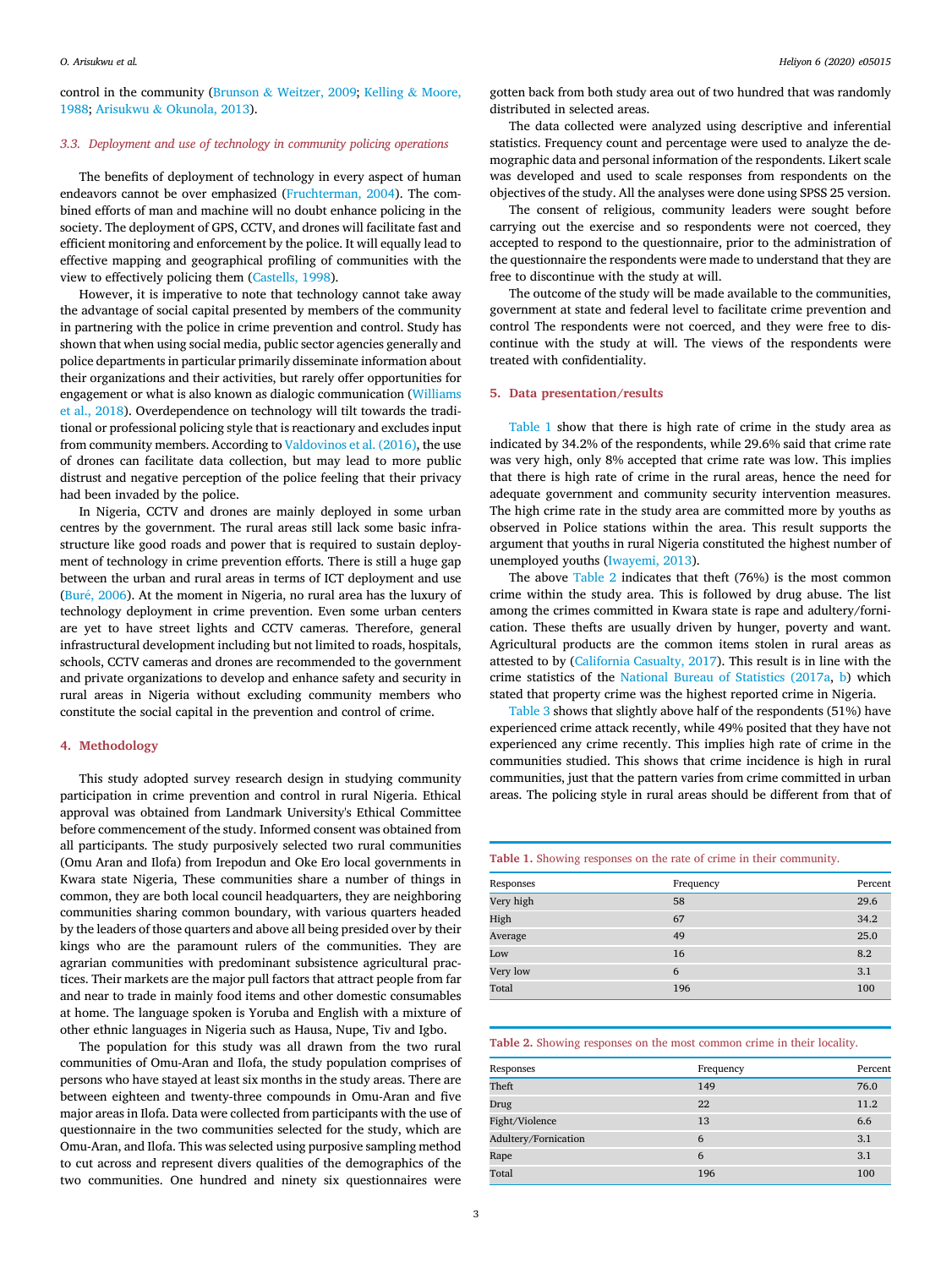<span id="page-3-0"></span>Table 3. Showing responses on whether they have experienced any crime recently.

| Responses | Frequency | Percent |
|-----------|-----------|---------|
| Yes       | 100       | 51      |
| No        | 96        | 49      |
| Total     | 196       | 100     |

city centers. The adoption of community policing strategy will assist in addressing the challenges of crime and restore order in rural settings as argued by ([Arisukwu](#page-6-0) & [Okunola, 2013](#page-6-0)).

Although 40.8% of the respondents stated that they have not experienced any crime before, a good number of them 37.8% have experienced crime between 1 to 5 times, while 15.8% have experienced indecencies of crime above ten times. Once again this is an indication of high crime rate in rural communities. The police alone cannot reduce both the fear of crime and its occurrence in rural areas alone, the community members need to be mobilized to effectively support in crime prevention and control in their area ([Arisukwu](#page-6-0) & [Okunola, 2013\)](#page-6-0). The police often lack back up while working alone in rural areas as attested to by ([California Casualty, 2017](#page-6-4)) (see [Table 4](#page-3-1)).

[Table 5](#page-3-2) shows that majority of the respondents posited that theft was the crime that had much negative impact on the rural dwellers. This if followed by drug abuse. This implies that theft and its fear is being experienced more and has more negative impacts too. When a criminal dispossesses a rural dweller his/her properties or harvested or stored agricultural products, the family risk going hungry and seeds for next season planting are equally jeopardized.

To guard against this some farmers tie some charms on their farms when due for harvesting as an informal means of preventing theft in their farms.

[Table 6](#page-3-3) shows that the majority of those who participated in these crimes in the rural communities were within the age group of 18–27

<span id="page-3-1"></span>crime.

| Responses      | Frequency | Percent |
|----------------|-----------|---------|
| 1-5 times      | 74        | 37.8    |
| $6-10$ times   | 11        | 5.6     |
| Above 10 times | 31        | 15.8    |
| None           | 80        | 40.8    |

<span id="page-3-2"></span>Table 5. Showing responses on crime with more negative effect.

| Responses            | Frequency | Percent |
|----------------------|-----------|---------|
| Theft                | 132       | 67.3    |
| Drug                 | 34        | 17.3    |
| Fight/Violence       | 16        | 8.2     |
| Adultery/Fornication | 6         | 3.1     |
| Rape                 | 3         | 1.5     |
| Total                | 196       | 100     |

#### <span id="page-3-3"></span>Table 6. Showing age group involved in crime.

| Responses        | Frequency | Percent |
|------------------|-----------|---------|
| Below 18         | 21        | 10.7    |
| $18 - 27$        | 127       | 64.8    |
| $28 - 37$        | 42        | 21.4    |
| 38 and above     | 5         | 2.6     |
| All of the above |           | .5      |
| Total            | 196       | 100     |

(64.8%). This is followed by 21.4% for those within ages 28–37. This is a clear indication of the high involvement of youths in crime. This could be attributed to high unemployment and poverty rate in Nigeria. Majority of these youths who are involved in crime do so because they are not gainfully employed, thus they resort to crime in order to provide their needs. A respondent also said…"most of the youths in our area are not employed, so they stay idle at home when old people have gone to farm or market"

[Table 7](#page-3-4) clearly shows that an overwhelming majority of those who are involved in crime in rural communities are males. This implies that men are more prone to commit crime than woman in rural communities. This is consistent with the findings of……. There is need to provide more jobs for rural (male) youths as this will go a long way to reduce the rate of participation in rural crime.

The above table shows that crimes are more rampant during Harvest seasons that Planting season. However, a closer look at the table indicates that 67.9% of the respondents posited that crime in rural communities is prevalent irrespective of the seasons. This implies that it occurs during both planting and harvest seasons. The youths who were major culprits steal at all times and most of them do not engage in active farming within the community (see [Table 8](#page-3-5)).

Majority of the respondents (68.4%) as shown by [Table 9](#page-3-6) above are of the opinion that poverty and unemployment are the major causes of crime in rural communities. This is followed by lack of parental control. This indicates that the family as one of the first and major socialization unit in child upbringing has a major role in shaping the life and future of its members. The blame should not only be put of government for high unemployment rate, family members should assist in training and guiding their young members to trade the part of honor and hard work and not to waste their time and future waiting for elusive white collar jobs that are limited.

[Table 10](#page-4-0) shows that crime rate is on the increase compared to what was obtainable in the past five years, with 31.1% and 35.7% for very high and high respectively. This shows the negative consequences of population growth unemployment and poverty. The youths are idle and unwilling to take to agriculture to earn a living. The government must drive Table 4. Showing responses on the number of times they have experienced such youth interest and support them with soft loans to take agriculture as a

> <span id="page-3-4"></span>Table 7. Showing responses on the gender more involved in crime in the community.

| Responses | Frequency | Percent |
|-----------|-----------|---------|
| Male      | 181       | 92.3    |
| Female    | 15        | 7.7     |
| Total     | 196       | 100     |

<span id="page-3-5"></span>

|  |  |  |  |  |  |  | Table 8. Showing responses on the season they experience such crime. |  |  |
|--|--|--|--|--|--|--|----------------------------------------------------------------------|--|--|
|--|--|--|--|--|--|--|----------------------------------------------------------------------|--|--|

| Responses | Frequency | Percent |
|-----------|-----------|---------|
| Planting  | 16        | 8.2     |
| Harvest   | 47        | 32.1    |
| Both      | 133       | 67.9    |
| Total     | 196       | 100     |

#### <span id="page-3-6"></span>Table 9. Showing responses on the causes of crime in the community.

| Responses                | Frequency | Percent |
|--------------------------|-----------|---------|
| poverty unemployment     | 134       | 68.4    |
| Illiteracy               | 6         | 3.1     |
| Greed                    | 14        | 7.1     |
| Laziness                 | 10        | 5.1     |
| Lack of parental control | 32        | 16.3    |
| Total                    | 196       | 100     |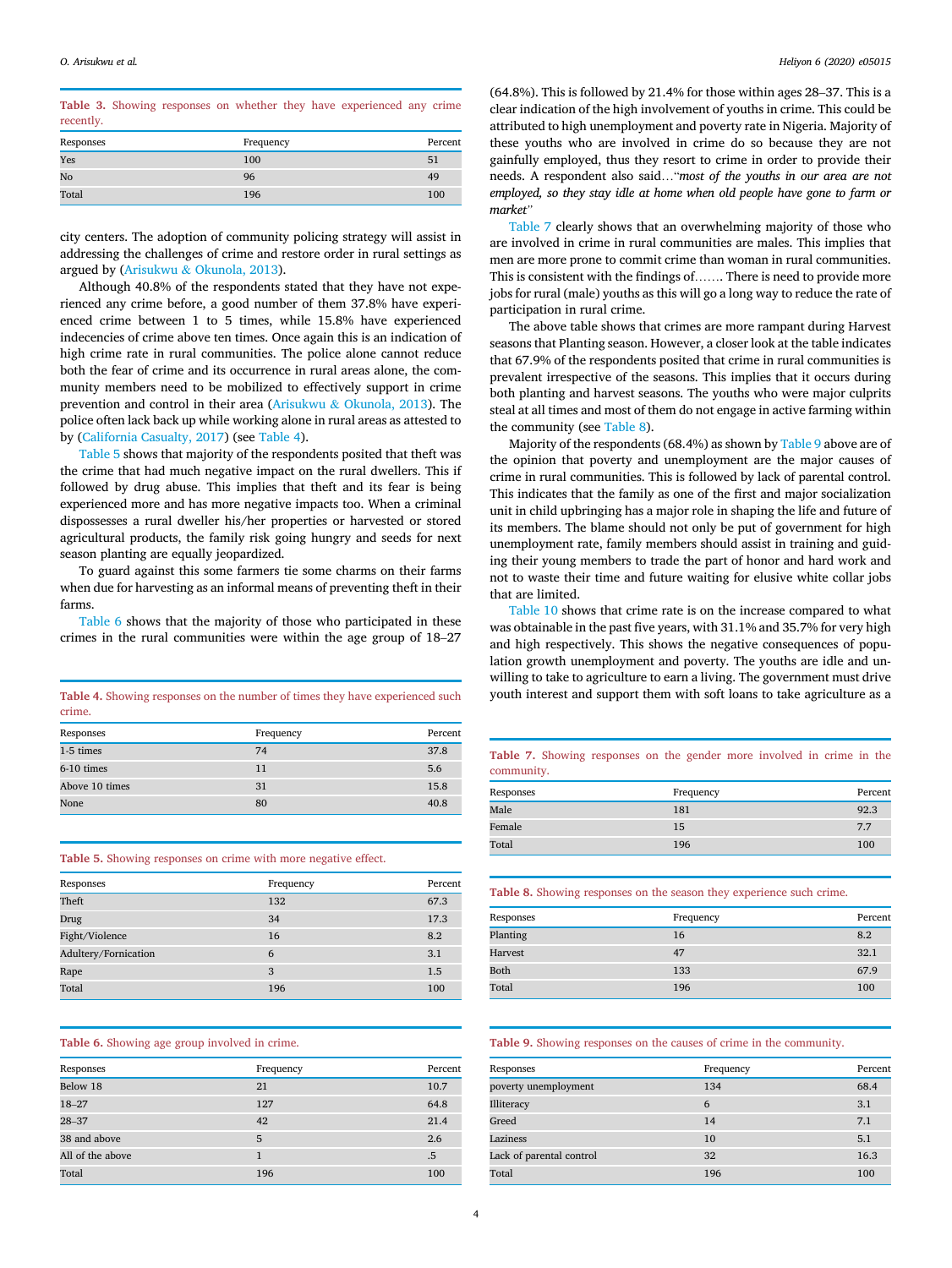O. Arisukwu et al. **Heliyon 6 (2020) e05015** Heliyon 6 (2020) e05015

<span id="page-4-0"></span>

| Table 10. Showing responses of the present rate of crime as compared to five |  |  |  |
|------------------------------------------------------------------------------|--|--|--|
| years from now in the community.                                             |  |  |  |

| Responses | Frequency | Percent |
|-----------|-----------|---------|
| Very High | 61        | 31.1    |
| High      | 70        | 35.7    |
| Average   | 39        | 19.9    |
| Low       | 18        | 9.2     |
| Very low  | 8         | 4.1     |
| Total     | 196       | 100     |

means of earning money. This youth empowerment and support programs by government will promote active youth participation in economic activities and reflect on the feeding habits and health of the rural population ([Arisukwu et al., 2019](#page-6-15); [Asaleye et al., 2018](#page-6-11)).

[Table 11](#page-4-1) shows that majority of the crime committed in these rural communities were carried out in the evening. This implies that security arrangements and community vigilante groups should focus more attention to security checks during evening periods. This is in line with the findings of ([Zaper, 2017](#page-6-42)).

To measure crime rates, community efforts and participation in crime control and prevention, 13-item scale was used. All items were in the same line of enquiry and none of the items was reverse coded. The first, second, third, … and tenth item were labeled Q1, Q2, Q3, … and Q10 respectively. The mean and standard deviation of each item was generated in order to examine respondents' view on each of the items. Respondents most agreed that 'criminal activities have increased in [their] community compare to five years ago' (Q3) based on the highest (3.04) mean value of the item. Furthermore, the second and third items that the respondents most agreed to were 'my community seeks the intervention of security agency toward crime prevention' (Q7) and 'there are always incidences of crime in my community' (Q1) as these items had the second and third highest mean values of 2.99 and 2.84 respectively. However, the only two items that the respondents disagreed with were Q4 (There are strategies in place to prevent crime occurrences in my community)

<span id="page-4-1"></span>Table 11. Showing responses of the time (in the day) crime takes place in the community.

| Responses | Frequency | Percent |
|-----------|-----------|---------|
| Morning   | 27        | 13.8    |
| Afternoon | 39        | 19.9    |
| Evening   | 125       | 63.8    |
| Always    | 5         | 2.6     |
| Total     | 196       | 100     |

and Q10 (There are policy control measures to prevent crime in my community) because they had mean values (2.37 and 2.45 respectively) that were lower than the average weighted value of 2.5. In addition, the smallest standard deviations of 0.70 and 0.74 in Q11 (My community punish criminals satisfactory) and Q1 (There are always incidences of crime in my community) indicated that respondents' responses to these statements were concentrated around the mean value, on average, that is, respondents shared almost the same opinion on the each of the statements (see [Table 12\)](#page-4-2).

#### 6. Discussion of findings

The results of the Markov chain analysis on crime challenges show that on the long run, if the pattern of retention and losses continues in this manner, on the long run, burglary, homicide, kidnapping, armed robbery and rape cases will contribute 27%, 17.8%, 20.6%, 18.7% and 15.9% respectively to crime challenges in the communities studied. To this end, stakeholders should focus more attention on burglary and kidnapping.

The results of the Markov chain analysis on crime prevention efforts show that on the long run, if the pattern of retention and switching continues in this manner, neighborhood watch, surveillance, policing, vigilante and others will contribute 19.8%, 20.2%, 19.7%, 20% and 20.4% respectively to crime prevention. The implication is that all the crime prevention efforts will contribute approximately the same percentage of efforts to crime prevention on the long run. This indicates that the efforts are complimentary towards effective crime prevention in the communities.

Crime management in rural areas in Nigeria is negatively affected by poverty, youth unemployment, lack of sufficient police presence and lack of socio-economic infrastructures [\(Iwayemi, 2013](#page-6-10)). The absence of good governance and accountability make government at the rural level incapable of solving these problems and harnessing the potentials in youth population to drive sustainable development plans in rural Nigeria. Corruption among government officials has become a major obstacle to security and welfare of the people which is the primary purpose of government. The local government is usually the closest government authority to the people, yet it has no meaningful positive impact in the life of the people in Nigeria. Lack of social amenities like electricity, good roads, hospitals and ICT will have negative implications on job creation, self -reliant efforts and a conducive environment for creativity and innovations which drives job creation and effective productivity.

The number of police officials in rural Nigeria is grossly inadequate to carter for the security challenges and crime management at the local level ([Muhammad, 2002\)](#page-6-2). Security is everybody's business as all members of the community including the police are major stake holders in crime prevention [\(Remington, 1965](#page-6-1)), The people need to partner with the police in crime prevention and control to promote a safer and healthy community. Informal security agents like vigilante and neighborhood

## <span id="page-4-2"></span>Table 12. Crime rates, community preventive efforts and participation.

|                | Statements                                                                         | <b>SD</b> | D         | A         | SA       | Mean | Std.Dev |
|----------------|------------------------------------------------------------------------------------|-----------|-----------|-----------|----------|------|---------|
| Q1             | There are always incidences of crime in my community                               | 13(6.6)   | 33(16.8)  | 123(62.8) | 27(13.8) | 2.84 | 0.74    |
| Q <sub>2</sub> | Criminal activities were recently recorded in my community                         | 39(19.9)  | 58 (29.6) | 59(30.1)  | 40(20.4) | 2.51 | 1.03    |
| Q <sub>3</sub> | Criminal activities have increased in my community compare to five years ago       | 8(4.1)    | 37(18.9)  | 91(46.4)  | 60(30.6) | 3.04 | 0.81    |
| Q4             | There are strategies in place to prevent crime occurrences in my community         | 32(16.3)  | 75 (38.3) | 73 (37.2) | 16(8.2)  | 2.37 | 0.85    |
| Q <sub>5</sub> | Community members are cooperating with community efforts to prevent crime          | 52(26.5)  | 44(22.4)  | 49(25.0)  | 51(26.0) | 2.51 | 1.14    |
| Q <sub>6</sub> | Community efforts in crime prevention is appropriate                               | 27(13.8)  | 33(16.8)  | 114(58.2) | 22(11.2) | 2.67 | 0.85    |
| Q7             | My community seeks the intervention of Security agency toward crime prevention     | 11(5.6)   | 24(12.2)  | 117(59.7) | 44(22.4) | 2.99 | 0.76    |
| Q8             | Security agency intervenes promptly whenever they are called upon                  | 25(12.8)  | 68 (34.7) | 72 (36.7) | 31(15.8) | 2.56 | 0.91    |
| Q9             | My community cooperates with security agency to control and prevent crime          | 11(5.6)   | 52(26.5)  | 92(46.9)  | 41(20.9) | 2.83 | 0.82    |
| Q10            | There are policy control measures to prevent crime in my community                 | 44 (22.4) | 52(26.5)  | 67(34.2)  | 33(16.8) | 2.45 | 1.02    |
| Q11            | My community punish criminals satisfactory                                         | 13(6.6)   | 38(19.4)  | 128(65.3) | 17(8.7)  | 2.76 | 0.70    |
| Q12            | The way my community punish criminals is highly efficient                          | 19(9.7)   | 48 (24.5) | 91(46.4)  | 38(19.4) | 2.76 | 0.88    |
| Q13            | Community efforts toward crime control and reduction have helped in reducing crime | 20(10.2)  | 64 (32.7) | 73 (37.2) | 39(19.9) | 2.67 | 0.91    |
|                |                                                                                    |           |           |           |          |      |         |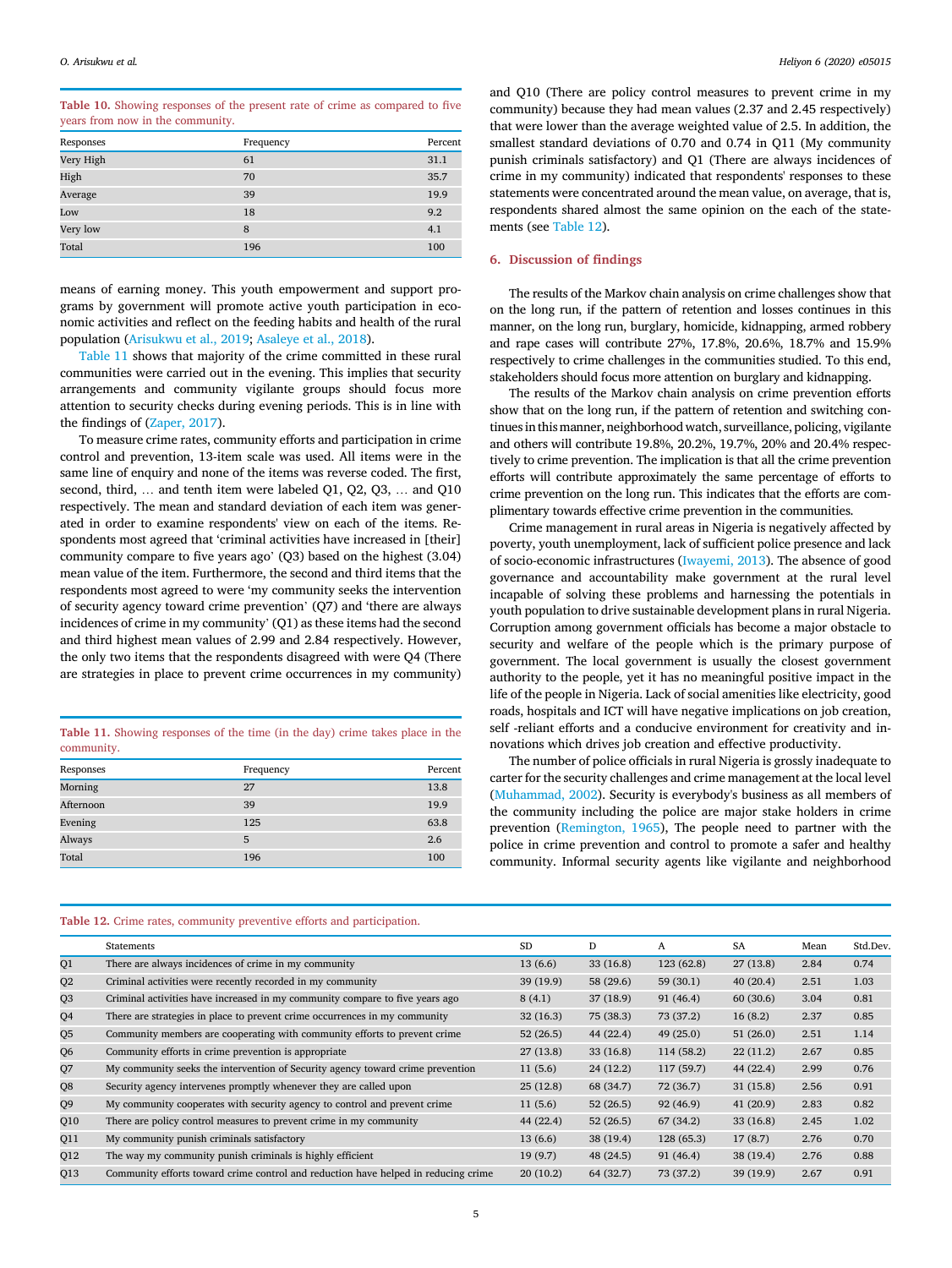watch need to synergize with the police and other security agencies to enhance safety and protect human rights of the people [\(Joski, 2017;](#page-6-25) [Arisukwu](#page-6-0) & [Okunola,2013\)](#page-6-0). This partnership will explore the benefits of the abundant social capital (human resources) available in the rural community. The gap in police low staff strength and low budgetary provisions by government cannot be covered by technology alone. Human beings constitute stake holders that will drive and manage deployed technology to achieve results of a safe and peaceful society. The capacity of this human resource can be busted trough regular trainings, interactions and enlightenment. When human beings are the drivers of security and safety measures in a community, it leads to sustainable peace ans harmony within the community. Criminal elements within the community become uncomfortable as the light is focused on them by other community members. Engagement of the human social capital will make the people to own the crime prevention approaches adopted and bond better among themselves. Each one will then become his or her neighbor's keeper. The benefit of a safe and secured rural community in driving peace and development in rural Nigeria cannot be over emphasized. The atmosphere for insecurity makes the entire society a victim and frustrates human dignity. Therefore all the agents of socialization in the society must upheld and sustain the cultural norms and values that promote safety and team work in preventing crime and control.

Community-policing strategy offers a veritable vehicle of driving a sustainable crime prevention and control efforts and problem solving in rural Nigeria. The public especially the youths constitute a major resource needed to achieve peace and secured community in partnership with the police. These youths are already aware of the culture and the people, and are therefore able to proactively nib crime from the bud and solve problems together with the police in a community. Communitypolicing give the people the voice and choice in security matters within their community ([Ige, 2008;](#page-6-43) [Arisukwu](#page-6-0) & [Okunola, 2013](#page-6-0)). This confers a sense of belonging to the people and facilitates easy flow of information and ideas between the people and the police. This synergy will make the people the police and the police the people ([Kelling](#page-6-31) & [Moore, 1988\)](#page-6-31). The deployment of modern technology in crime profiling and data collection will bust the effectiveness of community policing [\(Fruchterman, 2004\)](#page-6-37). Drones, CCTV and ICT technologies are therefore recommended to be part of crime prevention and control efforts in rural Nigeria.

## 7. Conclusion

Crime occurs in both urban and rural areas of a society. The pattern and rate of crime in rural areas differ from that of the urban areas. Most often studies focus on socio-economic characteristics that lead to low or high rate of crime, neglecting the effect crime has on the social bonds of rural people ([Lee and Cho, 2018\)](#page-6-44). The rural populace suffers from the adverse effects of unemployment and poverty among the youths as a major cause of crime in rural areas in Nigeria. There is usually low police presence in terms of police size and patrol in rural areas. This makes it possible for some criminal elements to hide in rural areas while committing crime. The community members therefore must be part of the security operations in their community to proactively prevent and control crime through collaborations with the police in community policing, vigilante and other informal means of crime control such as oath taking, age groups, masquerade etc. The family and religious institutions will help in sensitizing and mobilizing community members to partner with the police in crime prevention efforts in rural areas. To achieve this, the police need to build and sustain the trust of the public through better and humane services and contacts with the public. Members of the public must be perceived by the police as a major resource necessary for crime prevention and control in rural Nigeria. To achieve a safe community, the rural populace and the police must partner through community-policing in crime prevention and control within the rural communities in Nigeria.

If this is done effectively, rural areas will no longer be a haven for criminals to hide and perpetuate their havocs undetected or reported to

police. The deployment of ICT, drones and CCTV in crime prevention and control will add value to the crime management strategy in rural Nigeria. The novel contribution to knowledge is adding to existing literature on challenges of rural crime prevention and management approaches in rural Nigeria. A more people-oriented and community participatory policing style is recommended. It also unveils common crime challenges in rural Nigeria and helps the police and the people to focus on their prevention and control.

## 8. Future studies

Crime management in a poor, unemployed and less educated rural population is difficult. Apart from human efforts in crime prevention and control which formed the main focus of this study, other studies in future should focus on the effectiveness of deployment of technology in curbing crime in rural communities in Nigeria. Also an evaluation of the impact of good governance on crime occurrence and control in a rural community should be carried out.

## 9. Recommendations

The following recommendations are made to enhance a more secured rural environment and promote community partnership in crime prevention and control:

Youths in the rural areas should be gainfully employed and trained on entrepreneurial skills and granted soft loans to start up small scale businesses by governments and other social organizations and community based Associations. This will ameliorate the hardship and temptations to steal by unemployed youths in rural areas. There should be adequate police patrol in rural areas to ward off would be criminals both day and night time. Rural community members must form vigilante groups, neighborhood watch and partner with police through community policing in preventing crime in their area. Government should provide infrastructure especially electricity in rural areas in Nigeria to promote sustainable economic life and diversification of economic activities by youths in rural areas. Security is every body's business and to this end the family, schools, and religious bodies should be used to socialize members of the community on their roles and expected security awareness and actions in the community. Crime reporting to local leaders, family heads and the police should be made to become a way of life by all. There should be plans by government and the people to provide and maintain rural infrastructures like good roads, electricity, CCTV, drone and communication facilities to facilitate crime detection and control in rural areas.

#### **Declarations**

#### Author contribution statement

O. Arisukwu: Conceived and designed the experiments; Performed the experiments; Analyzed and interpreted the data; Wrote the paper.

F. Asamu: Performed the experiments; Contributed reagents, materials, analysis tools or data.

C. Igbolekwu: Conceived and designed the experiments; Analyzed and interpreted the data; Wrote the paper.

E. Oyeyipo, J. Oye: Performed the experiments; Contributed reagents, materials, analysis tools or data; Wrote the paper.

B. Rasak: Contributed reagents, materials, analysis tools or data; Wrote the paper.

I. Oyekola: Analyzed and interpreted the data.

## Funding statement

This research did not receive any specific grant from funding agencies in the public, commercial, or not-for-profit sectors.